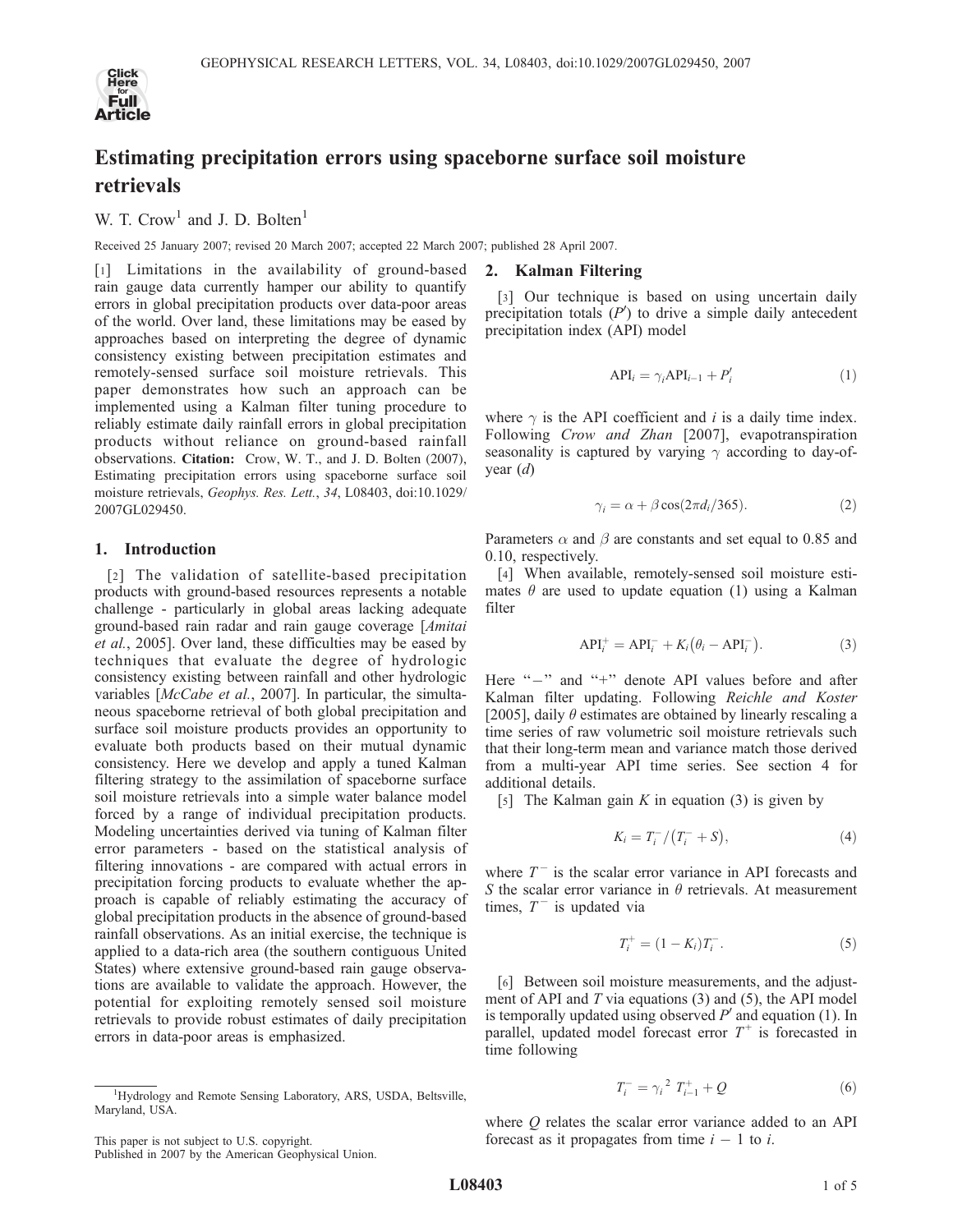

Figure 1. Utilizing a statistical analysis of filtering innovations  $(\nu)$  in order to simultaneously estimate both the API model noise variance Q and observation error variance S (for an assimilated soil moisture product). Results are shown for synthetic twin experiments based on forcing the API model with a high (product A) and low (product B) accuracy rainfall product.

[7] Of particular interest here are the model and observation noise variance parameters  $Q$  and  $S$ . Proper choices for these parameters lead to a sequence of normalized filter innovations  $(\nu)$ , defined as

$$
\nu_i = (\theta - API_i^-)/\sqrt{(T_i^- + S)}, \tag{7}
$$

that is both serially uncorrelated  $(\rho_{\nu}(1) = 0)$  and has a temporal second moment of one  $(E[\nu^2] = 1)$  [Mehra, 1971]. Here, the entire modeling time period is repeatedly simulated until constant values of  $Q$  and  $S$  are found which approximately satisfy the  $\rho_{\nu}(1) = 0$  and  $E[\nu^2] = 1$ innovation constraints. As described in section 3, modeling noise variance estimates obtained in this manner  $(Q)$  can potentially be used to evaluate the accuracy of  $P'$  rainfall forcing in equation (1).

## 3. Tuned Kalman Filtering

[8] As a preliminary test, the filter calibration approach is applied to the assimilation of surface soil moisture estimates into equation (1) using a synthetic twin experimental methodology. The experiment is based on: the generation of a 10-year ''truth'' soil moisture data set using an (assumed) error-free precipitation product  $(P)$  and equation (1) for a  $1^{\circ}$  latitude/longitude box in the southcentral United States, the perturbation of these values via additive Gaussian random error, and their subsequent re-assimilation into equation (1) - now driven by a perturbed precipitation product  $(P' = \alpha P)$ , where  $\alpha$  is a log-normal random variable with mean  $\mu_{\alpha}$ , standard deviation  $\sigma_{\alpha}$  and serial correlation  $\rho_{\alpha}(1)$ . Figure 1 shows results for the case of  $\mu_{\alpha} = 1$ ,  $\rho_{\alpha}(1) = 0$ , and  $\sigma_{\alpha}$  equal to both 0.25 (rain product A) and 1.0 (rain product B). The plotted lines in Figure 1 are constructed from a large number of synthetic experimental runs in which  $S$  is fixed at a range of values and  $O$  is modified until various innovation constraints are met. For instance, upon assimilation of rain product A, the first innovation constraint (innovation whiteness or  $\rho_{\nu}(1) = 0$ ) is satisfied by the combination of assumed  $Q$  and  $S$  defined by the dark dashed black line and the second constraint (innovation second moment of one or  $E[\nu^2] = 1$ ) by the solid dark black line. The single combination of assumed Q and S  $(Q_A$  and S) magnitudes satisfying both constraints represents the model and observation noise variances predicted by the tuned filter. Repeating the experiment for rain product B (see lighter dashed and solid lines in Figure 1) yields the same S estimate and a larger estimate of  $Q$  - accurately reflecting the increased amount of model noise associated with utilizing the lower accuracy rainfall product. Taken as a whole, Figure 1 suggests that the square-root of retrieved  $Q$  magnitudes obtained from the tuned filter may provide an accurate estimate of the actual root-mean-square (RMS) accuracy of precipitation products A and B.

[9] The ability of tuned filtering approaches to accurately capture model forcing errors has been well-studied for several decades [Mehra, 1971]. In the absence of any Kalman updating, white noise in  $P'$  will produce persistent drifting in uncorrected API predictions obtained via equation (1) and positively-correlated serial forecast errors. During application of the Kalman filter, placing too much weight on the API forecasts (via either an underestimation of  $Q$  or an overestimation of  $S$ ) will cause the filter to diverge from an optimal estimate and produce subsequent filtering innovations  $\nu$  with a positive serial correlation  $(\rho_{\nu}(1) > 0)$ . Conversely, assuming the presence of temporally uncorrelated observation errors, overreacting to  $\theta$  observations (due to an overestimation of Q or an underestimation of S) produces spurious, random corrections to API. When compared to the true auto-regressive model for API, such perturbations will manifest themselves as negatively-correlated serial forecast errors and filter innovations (i.e.,  $\rho_{\nu}(1) < 0$ ). Calibrating assumed Q and S magnitudes such that  $\rho_{\nu}(1) = 0$  ensures a correct partitioning between forecasting and observation errors. Since  $\rho_{\nu}(1)$  is sensitive only to the ratio between Q and S, a second constraint  $(E[\nu^2] = 1)$  is required to fix an absolute value for  $Q$  (Figure 1).

[10] Initial results in Figure 1 are based on a highly idealized synthetic experiment. Additional difficulties will arise when the statistical properties of actual precipitation errors differ from those required for the optimal performance of the Kalman filter. For instance, replicating the experiment for biased ( $\mu_{\alpha} \neq 1$ ) and/or serially-correlated  $(\rho_{\alpha}(1) > 0)$  rainfall error can result in large differences between the square root of  $\hat{Q}$  and actual RMS rainfall errors. In addition, the ability of the approach in Figure 1 to accurately estimate rainfall errors is based on an implicit assumption that such errors are the dominant source of model forecast uncertainty. This assumption is questionable given the potential inadequacy of the simple soil water loss parameterization in equation (1). The remainder of this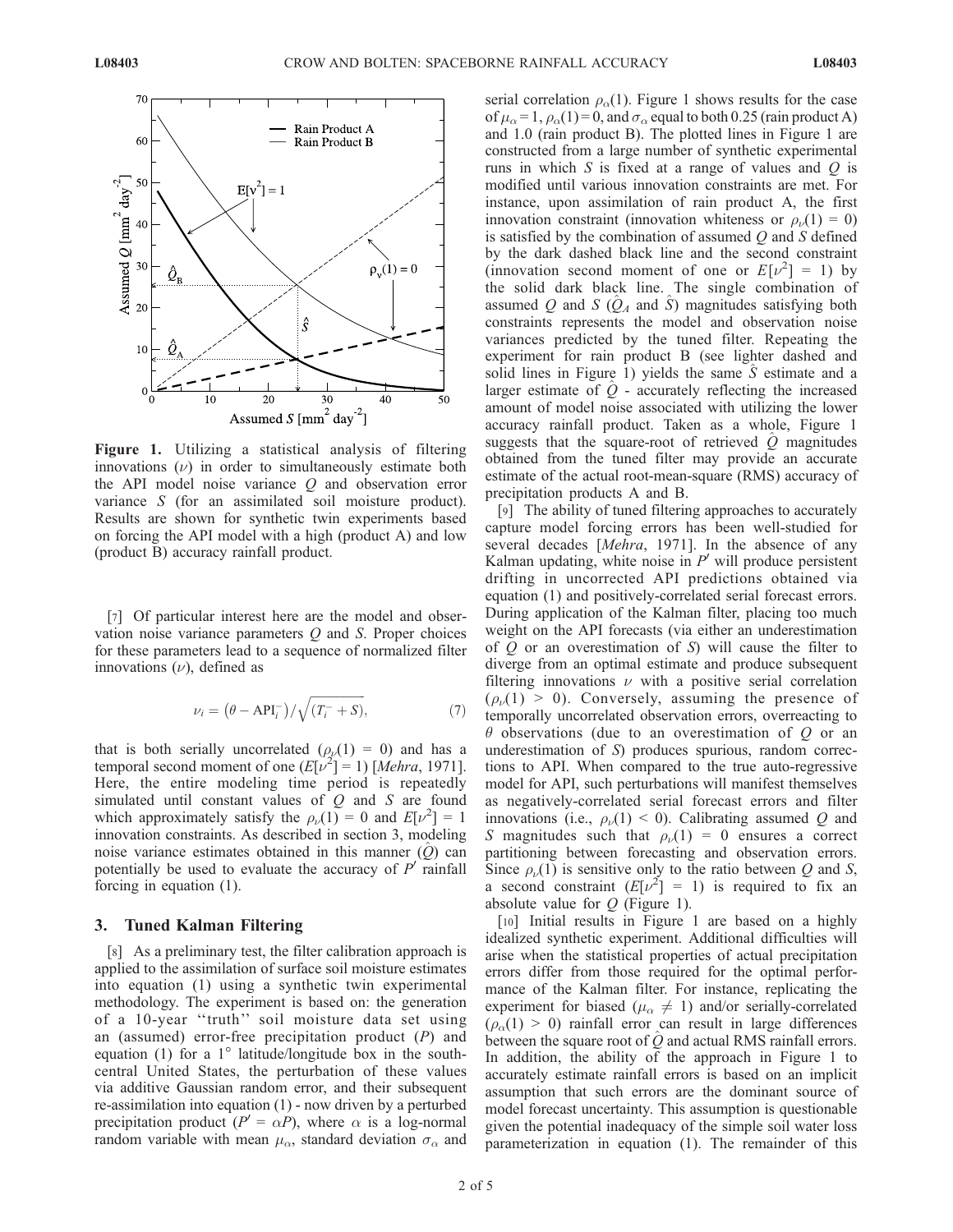

Figure 2. Over the southern United States the square root of  $\hat{Q}$  for the GPCP-1DD product derived using the Kalman filter tuning procedure in Figure 1. The box represents the southern Great Plains (SGP) domain examined in Figure 3.

paper will clarify the actual value of  $\hat{Q}$  for rainfall product evaluation by applying the approach in Figure 1 to a number of real data cases.

## 4. Data and Approach

[11] Real data results are based on a single remotelysensed soil moisture data set and a range of global and remotely-sensed precipitation products. Remotely-sensed surface soil moisture estimates  $\theta^{\circ}$  are obtained from application of the single-polarization Jackson [1993] algorithm to X-band Advanced Microwave Scanning Radiometer (AMSR-E) brightness temperature  $(T_B)$  data by Thomas Jackson and Xiwu Zhan (USDA Hydrology and Remote Sensing Laboratory). Moderate Resolution Imagery Spectrometer (MODIS) 16-day normalized difference vegetation index (NDVI) composite products and the vegetation water content (VWC)/NDVI regression relationship from Jackson et al. [1999] are used to estimate VWC. Surface soil moisture retrievals are acquired with a spatial resolution of about  $40^2$  km<sup>2</sup> and at a repeat time of 1 to 2 days at mid-latitudes. Screening is performed to mask potentially corrupted retrievals obtained during precipitation events. Using simple spatial averaging, the soil moisture fields are re-sampled onto a  $1^\circ$  latitude/longitude grid.

[12] Benchmark precipitation values are obtained from the high density gauge-based National Center for Environmental Prediction's (NCEP) Climate Prediction Center (CPC) retrospective rainfall product within the contiguous United States. Hourly CPC data, processed as part of the North American Land Data Assimilation System (NLDAS) project [see Cosgrove et al., 2003], are aggregated in time and space into daily (0 UTZ to 0 UTZ) accumulation observations on a  $1^\circ$  spatial grid. In addition, eight separate global and/or remotely-sensed precipitation products are acquired to represent  $P'$  in equation (1). They include: (1) the  $1^\circ$  daily (1DD) Global Precipitation Climatology Project (GPCP) multi-satellite rainfall product [Huffman et al., 2001], (2) the Tropical Rainfall Measurement Mission (TRMM) multi-sensor ''3B42'' product [Huffman et al., 2007], (3) the real-time, microwave-only TRMM "3B40RT" product [Huffman et al., 2007], (4) the Air Force Weather Agency (AFWA) multi-satellite product generated by the Agricultural Meteorology (AGRMET) modeling system, (5) the Precipitation Estimation from Remotely Sensed Information using Artificial Neural Networks (PERSIANN) product [Sorooshian et al., 2000], (6) the NCEP Stage IV rain gauge/ground-based radar product, (7) a single World Meteorological Organization rain gauge at  $34.08^{\circ}$ N,  $102.37^{\circ}$ W (WMO1), and (8) the average of this gauge and a second WMO gauge located at  $35.38^{\circ}$ N,  $102.16^{\circ}$ W (WMO2). The last two solely gaugebased products are included to represent rainfall measurement errors typical from low-density, rain gauge networks within data-poor areas. To match the reprocessed CPC data, all precipitation products are resampled in time and space to produce daily (0 to 0 UTZ) rainfall totals on a  $1^\circ$  grid.

[13] The tuned filtering approach is run over the entire southern tier of the United States between 2002 July 1 and 2005 December 31 with a special focus on the southern Great Plains (SGP) area (33 to  $40^{\circ}$ N and 105 to  $100^{\circ}$ W). Prior to any assimilation, domain-scale API statistics are obtained by averaging API temporal mean and standard deviation for each  $1^{\circ}$  box in the appropriate domain (e.g., the SGP region in Figure 2). For these calculations, daily API precipitation forcing is calculated by averaging across the daily precipitation totals obtained from all the satellitebased precipitation products. Raw volumetric  $\theta$ <sup>o</sup> retrievals are then linearly rescaled such that their domain-averaged temporal mean and standard deviation - now in water depth dimensions - matches these API statistics. Since the API model is run on a daily time-step, sub-daily variations in modeled soil moisture are explicitly neglected.

[14] Our overall approach will be to derive  $\ddot{\mathcal{O}}$  values for all eight global/remotely-sensed rainfall products listed above using AMSR-E surface soil moisture retrievals.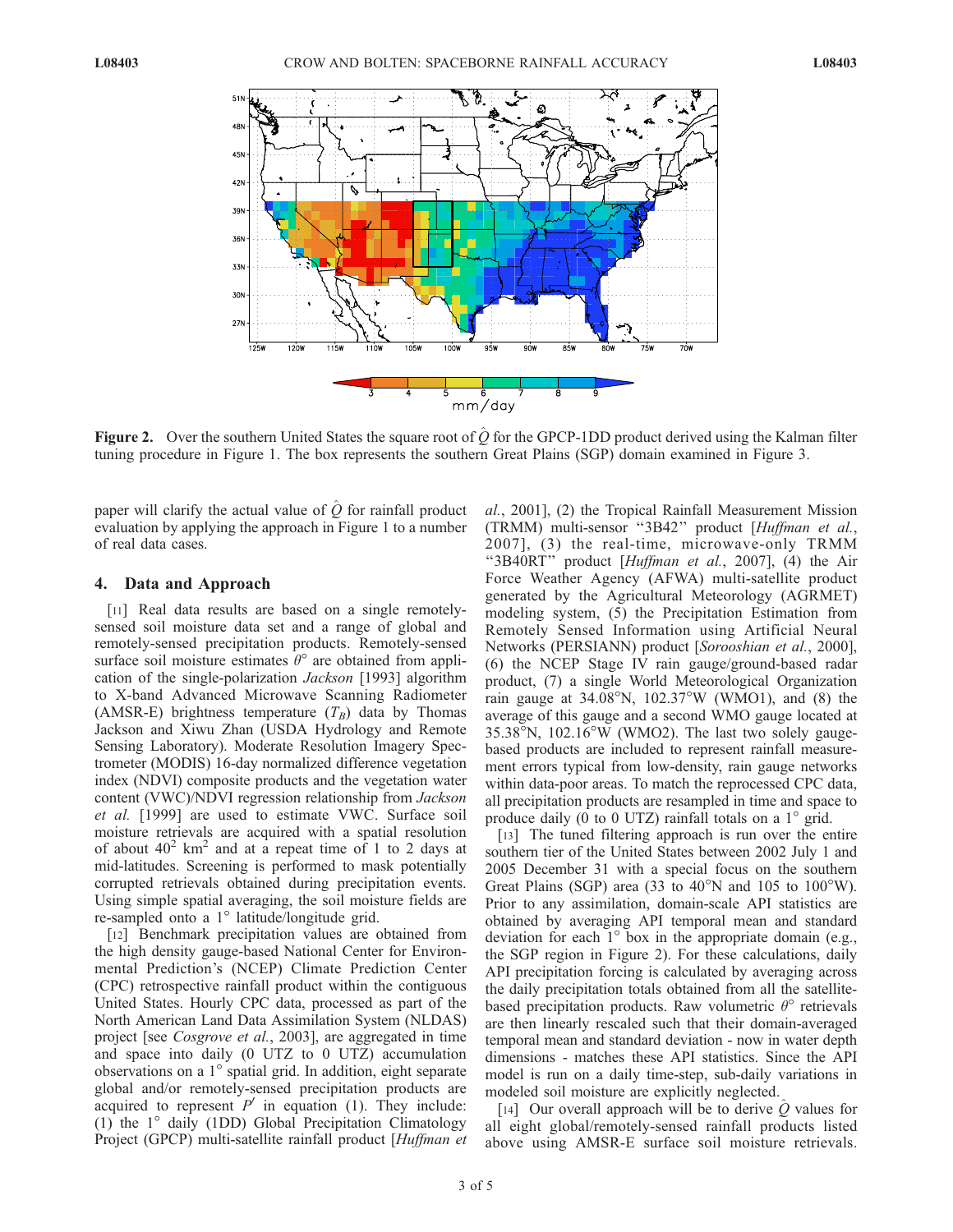

Figure 3. The square-root of model noise variance estimates derived via Kalman filtering  $(Q)$  versus actual daily RMS error in rainfall products (calculated against NCEP CPC precipitation observations). Grey circles represent results for individual  $1^\circ$  boxes within the SGP domain and all eight rainfall products. Black symbols represent SGP domain averages of grey circles for each product.

Numerical optimization is performed using a two-step approach in which the set of  $O$  and  $S$  combinations satisfying the innovation second-moment constraint is reduced to a single combination producing the whitest innovations. Derived  $\hat{Q}$  will be compared to the daily RMS error of rainfall products calculated versus the benchmark NCEP CPC precipitation product to determine what value, if any,  $Q$  estimates have for evaluating the accuracy of daily precipitation products in land regions of the world lacking sufficient ground resources for traditional gauge-based validation.

## 5. Results

[15] Figure 2 plots the square-root of  $\hat{Q}$  results for the GPCP-1DD product over the southern tier of the United States. Analogous plots were created for all eight global and/or remotely-sensed precipitation products listed in section 4 (not shown). Figure 3 summarizes the relationship between  $\ddot{Q}$  and the actual daily RMS accuracy of the rain products - approximated here by calculating the daily RMS difference between each product and benchmark rainfall totals derived from the gauge-based NCEP CPC rainfall data set. Each grey circle in Figure 3 represents results in a single  $1^\circ$  box within the SGP domain for a given precipitation product. All error values are calculated between 2002 July 1 and 2005 December 31. The well-defined linear relationship between the square-root of  $\overline{O}$  and actual rainfall RMS error suggests that much of the validation information derived from dense CPC rain gauge observations in the SGP region can be replicated using  $\ddot{Q}$  estimates based solely on the tuned Kalman filtering of spaceborne soil moisture retrievals. Black symbols plotted in Figure 3 are based on averaging the square-root of  $Q$  and rainfall RMS error for each product across the SGP domain and highlight

the ability of  $\ddot{Q}$  retrievals to resolve variations in accuracy between products. At this coarser spatial scale, trends in product RMS accuracy are reproduced extremely well  $(R^2 = 0.99)$  - demonstrating that the approach can make robust distinctions concerning the relative accuracy of competing rainfall products in the absence of ground-based rainfall observations. However, the relationship in Figure 3 is not exactly one-to-one due to a least-squares regression slope which is slightly less than one (0.90) and the presence of a non-zero y-intercept  $(2.05 \text{ mm day}^{-1})$  $\,$ <sup>1</sup>). The positive y-intercept represents a kernel of uncertainty in API forecasts attributable to factors other than imperfect rainfall forcing. Likewise, the slight reduction in regression slope below one (i.e., the small loss in sensitivity of  $\hat{Q}$  to rainfall RMS error in Figure 3) may be caused by a lack of soil moisture retrievals during and immediately after intense rainfall events when rainfall errors have the strongest impact on surface moisture conditions and thus estimated  $Q$ .

[16] It should be stressed that surface soil moisture retrievals are likely to be considerably less accurate over heavily vegetated surfaces, and results presented in Figure 3 are derived from a lightly vegetated portion of the United States known to be particularly well-suited for the remote sensing of surface soil moisture [*Jackson et al.*, 1999]. Nevertheless, expanding the approach from the regional SGP domain to the entire contiguous United States (CONUS) south of  $40^{\circ}$ N leads to only a small reduction in the strength of the domain-averaged correlation observed between the square root of  $\hat{Q}$  and actual rainfall error (i.e., a reduction in  $R^2$  from 0.99 to 0.96 for the black symbols in Figure 3). Note that, due to their exceptionally sparse spatial support at this expanded scale, the WMO gauge-based rainfall products were not included in these Southern CONUS results.

[17] An additional concern is that the some of the satellite-based rainfall products used to establish the API climatology, and rescale  $\theta$ <sup>o</sup> retrievals, are partially corrected using rain gauge information. These corrections could undermine the value of the approach by establishing a potential dependence of  $\hat{Q}$  results on the availability of ground-based observations. However, results in Figure 3 demonstrate relatively little sensitivity to the manner in which this rescaling is performed. In fact, completely neglecting potential climatological differences and directly assimilating raw  $\theta$ ° retrievals into equation (1) produces almost identical results.

## 6. Summary

[18] The application of a tuned Kalman filter (Figure 1) to the assimilation of a remotely-sensed surface soil moisture product into a simple API model is demonstrated to provide robust information concerning the relative level of RMS error in daily,  $1^\circ$  latitude/longitude precipitation products (Figures 2 and 3) within the SGP area of the United States. Since  $Q$  estimates are obtained without extensive groundbased rainfall validation resources, they provide a potentially valuable tool for evaluating (and/or calibrating) global precipitation products in data-poor land areas and underscore the potential synergy arising from concurrent